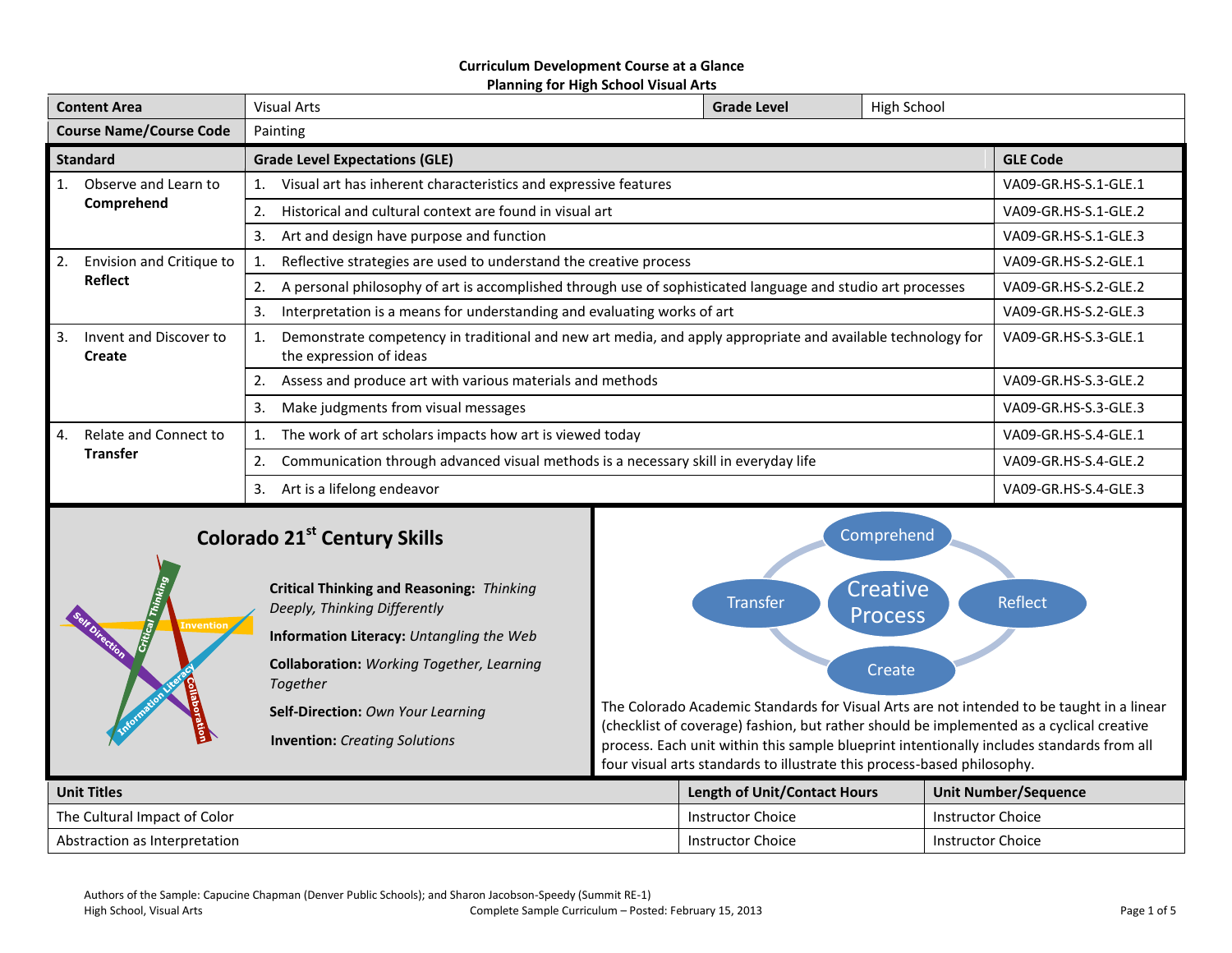| <b>Unit Title</b>                                     | The Cultural Impact of Color                                                                                                                                                                                                                                                                                                                                                                                                                                                                                                               |                                                                                          | <b>Length of Unit</b>                                                                                                                                                                                                                                                        | <b>Instructor Choice</b> |
|-------------------------------------------------------|--------------------------------------------------------------------------------------------------------------------------------------------------------------------------------------------------------------------------------------------------------------------------------------------------------------------------------------------------------------------------------------------------------------------------------------------------------------------------------------------------------------------------------------------|------------------------------------------------------------------------------------------|------------------------------------------------------------------------------------------------------------------------------------------------------------------------------------------------------------------------------------------------------------------------------|--------------------------|
| <b>Focusing Lens(es)</b>                              | <b>Intention</b>                                                                                                                                                                                                                                                                                                                                                                                                                                                                                                                           | <b>Standards and Grade</b><br><b>Level Expectations</b><br><b>Addressed in this Unit</b> | VA09-GR.HS-S.1-GLE.1, VA09-GR.HS-S.1-GLE.2, VA09-GR.HS-S.1-GLE.3<br>VA09-GR.HS-S.2-GLE.1, VA09-GR.HS-S.2-GLE.2, VA09-GR.HS-S.2-GLE.3<br>VA09-GR.HS-S.3-GLE.1, VA09-GR.HS-S.3-GLE.2, VA09-GR.HS-S.3-GLE.3<br>VA09-GR.HS-S.4-GLE.1, VA09-GR.HS-S.4-GLE.2, VA09-GR.HS-S.4-GLE.3 |                          |
| <b>Inquiry Questions</b><br>(Engaging-<br>Debatable): | How do cultures use color to convey meaning in traditional/contemporary rituals, celebrations, and daily lives? (VA09-Gr.HS- S.1-GLE.1,2,3) and (VA09-<br>$Gr.HS-S.4-GLE.1-EO.a,b)$<br>How would the artist consider color choice in their artwork if the intent is to effect the viewer's emotions?<br>What processes guide an artist's decisions when considering the use of color to depict tension or conflict?<br>How can understanding the artist's inspiration tell us more about the culture and how it's expressed through color? |                                                                                          |                                                                                                                                                                                                                                                                              |                          |
| <b>Unit Strands</b>                                   | Comprehend/Reflect/Create/Transfer                                                                                                                                                                                                                                                                                                                                                                                                                                                                                                         |                                                                                          |                                                                                                                                                                                                                                                                              |                          |
| Concepts                                              | Characteristics and Expressive Features, Culture, Expression / Emotion, Tradition, Style, Investigate, Relationships / Interaction, Inspiration, Tension /<br>Conflict, Intent, Color, Choices                                                                                                                                                                                                                                                                                                                                             |                                                                                          |                                                                                                                                                                                                                                                                              |                          |

| <b>Generalizations</b><br>My students will Understand that                                                                                                                                                                                                     | <b>Factual</b>                                                                                    | <b>Guiding Questions</b><br>Conceptual                                                                                                                                                                                                          |
|----------------------------------------------------------------------------------------------------------------------------------------------------------------------------------------------------------------------------------------------------------------|---------------------------------------------------------------------------------------------------|-------------------------------------------------------------------------------------------------------------------------------------------------------------------------------------------------------------------------------------------------|
| Color in artwork expresses emotion to convey an artist's<br>personal style. (VA09-Gr.HS-S.1-GLE.1,2,3) and VA09-<br>Gr.HS- S.2-GLE.1,2,3) and (VA09-Gr.HS-S.3-GLE.2,3) and<br>(VA09-Gr.HS-S.4-GLE.1,2,3)                                                       | What does an artist need to know about cool and warm<br>colors in relation to expressing emotion? | Should color influence the creation of contemporary<br>designs of products and fashion? Explain.<br>Does product design unconsciously determine viewer<br>(consumer) choice? Defend your response.                                              |
| Cultural traditions inform how artists investigate color.<br>(VA09-Gr.HS- S.1-GLE.1,2,3) and VA09-Gr.HS- S.2-<br>GLE.1,2,3) and (VA09-Gr.HS-S.3-GLE.2,3) and (VA09-<br>$Gr.HS-S.4-GLE.1,2,3)$                                                                  | What techniques can an artist use with color to<br>emphasize patterns significant to a culture?   | How can Interpreting color in visual arts provide the<br>ability to understand the artist intent, style, and<br>cultural traditions?                                                                                                            |
| Investigating the characteristics and expressive features<br>of art inform the choices an artist can make to<br>communicate intent (VA09-Gr.HS-S.1-GLE.1,2,3) and<br>VA09-Gr.HS- S.2-GLE.1,2,3) and (VA09-Gr.HS-S.3-GLE.2,3)<br>and (VA09-Gr.HS-S.4-GLE.1,2,3) | How would the choice of color create movement,<br>rhythm, and contrast in artwork?                | How important is it to identify specific characteristics and<br>expressive features of art when analyzing color within<br>the context of culture?<br>Can an artist/designer effectively use color in a way<br>counter to cultural expectations? |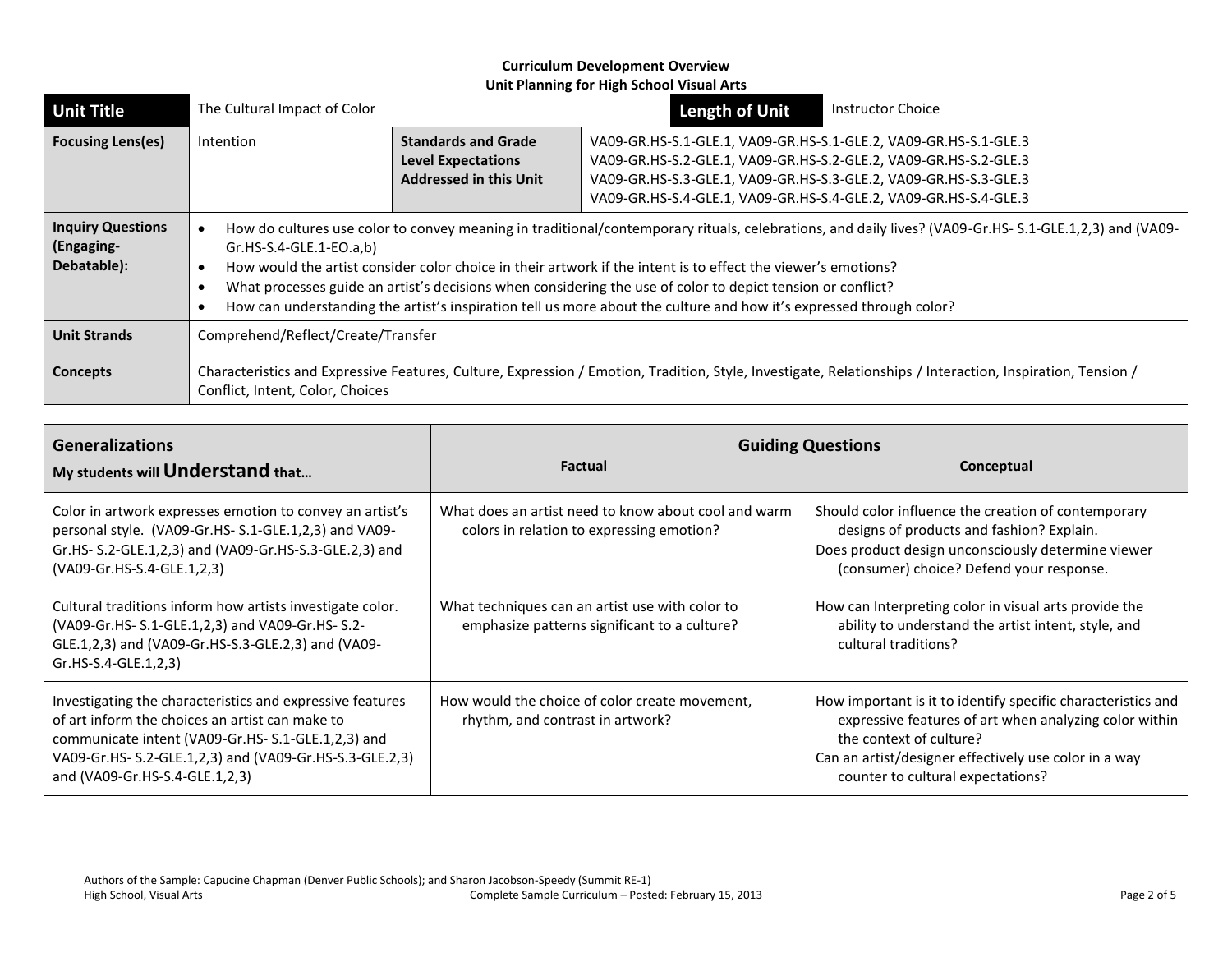| <b>Critical Content:</b>                                                                                                                                                                                                                                                                                                                                                                                                                                                                                                                                                                                                                                                                                                                                                                                                                                                                                                                                                                                                                                                                                                                                                                                                                                                                                                                                                                                                                                                                                                                                                                                                                     | <b>Key Skills:</b>                                                                                                                                                                                                                                                                                                                                                                                                                                                                                                                                                                                                                                                                                                                      |  |
|----------------------------------------------------------------------------------------------------------------------------------------------------------------------------------------------------------------------------------------------------------------------------------------------------------------------------------------------------------------------------------------------------------------------------------------------------------------------------------------------------------------------------------------------------------------------------------------------------------------------------------------------------------------------------------------------------------------------------------------------------------------------------------------------------------------------------------------------------------------------------------------------------------------------------------------------------------------------------------------------------------------------------------------------------------------------------------------------------------------------------------------------------------------------------------------------------------------------------------------------------------------------------------------------------------------------------------------------------------------------------------------------------------------------------------------------------------------------------------------------------------------------------------------------------------------------------------------------------------------------------------------------|-----------------------------------------------------------------------------------------------------------------------------------------------------------------------------------------------------------------------------------------------------------------------------------------------------------------------------------------------------------------------------------------------------------------------------------------------------------------------------------------------------------------------------------------------------------------------------------------------------------------------------------------------------------------------------------------------------------------------------------------|--|
| My students will <b>Know</b>                                                                                                                                                                                                                                                                                                                                                                                                                                                                                                                                                                                                                                                                                                                                                                                                                                                                                                                                                                                                                                                                                                                                                                                                                                                                                                                                                                                                                                                                                                                                                                                                                 | My students will be able to $(Do)$                                                                                                                                                                                                                                                                                                                                                                                                                                                                                                                                                                                                                                                                                                      |  |
| The foundation of color theory such as; primary, secondary, tertiary, hue, tint,<br>$\bullet$<br>shade, complimentary, contrast, etc. (VA09-Gr.HS-S.1-GLE.1,2) and (VA09-Gr.HS-<br>$S.2-GLE.2)$<br>How color is used expressively to convey meaning and intent (VA09-Gr.HS-S.1-<br>$\bullet$<br>GLE.1,2,3) and (VA09-Gr.HS-S.2-GLE.1,2,3) and (VA09-Gr.HS-S.4-GLE.1-EO.b)<br>How color has been used by various artists and cultures, historically and culturally<br>$\bullet$<br>(Michelangelo Merisi da Caravaggio: known for chiaroscuro; Vincent Willem van<br>Gogh: known for rough, emotional beauty and impasto; Aarti Wa Njoroge:<br>contemporary African artist; José Clemente Orozco: Mexican social realist painter,<br>and known for murals; Frida Kahlo de Rivera: Mexican painter, known for her self-<br>portraits; Diego Rivera: known for works in fresco; Nguyễn Thị Châu Giang:<br>contemporary female Vietnamese artist, known for visual narratives in traditional<br>silk paintings; Faith Ringgold: African American artist, known for painting, quilts,<br>storytelling, books (VA09-Gr.HS-S.1-GLE.1,2,.3) and (VA09-Gr.HS-S.2-GLE.1,2,3)<br>and 9 VA09-Gr.HS-S.4-GLE.1-EO.b)<br>Characteristics and expressive features of color (i.e., movement, rhythm, contrast,<br>$\bullet$<br>etc. (VA09-Gr.HS-S.1-GLE.1,2) and 9 VA09-Gr.HS- S.2-GLE.2-EO.b)<br>Techniques to complete a painting that demonstrates knowledge of color choice<br>$\bullet$<br>that reflect cultural inspiration (VA09-Gr.HS-S.1-GLE.1,2,3) and (VA09-Gr.HS-S.2-<br>GLE.1,2,3) and (VA09-Gr.HS-S.3-GLE.1,2,3) and (VA09-Gr.HS-S.4-GLE.1-EO.b) | Understand and apply the mixing of color (VA09-Gr.HS-S.1-GLE.1,2,3) and (VA09-<br>Gr.HS- S.2-GLE.1,2,3) and (;VA09-Gr.HS-S.3-GLE.1,2,3) and (VA09-Gr.HS-S.4-GLE.1-<br>EO.b)<br>Demonstrate a variety of techniques when applying (VA09-Gr.HS-S.1-GLE.1,2,3)<br>and (VA09-Gr.HS- S.2-GLE.1,2,3) and (;VA09-Gr.HS-S.3-GLE.1,2,3) and (VA09-Gr.HS-<br>$S.4-GLE.1-EO.b)$<br>Describe how color choices convey the artist's intentions (VA09-Gr.HS-S.1-<br>GLE.1,2,3) and (VA09-Gr.HS-S.2-GLE.1,2,3) and (VA09-Gr.HS-S.4-GLE.1-EO.b)<br>Convey a personal understanding of color and style in their artwork (VA09-Gr.HS-<br>S.1-GLE.1,2,3) and (VA09-Gr.HS-S.2-GLE.1,2,3) and (VA09-Gr.HS-S.3-GLE.1,2,3)<br>and (VA09-Gr.HS- S.4-GLE.1-EO.b) |  |

**Critical Language:** includes the Academic and Technical vocabulary, semantics, and discourse which are particular to and necessary for accessing a given discipline. EXAMPLE: A student in Language Arts can demonstrate the ability to apply and comprehend critical language through the following statement: *"Mark Twain exposes the hypocrisy of slavery through the use of satire."*

| A student in<br>can demonstrate the<br>ability to apply and comprehend critical language<br>through the following statement(s): |                                                                                                                                                                                                                                                            | Through the understanding and use of color, artists can create artwork that conveys culture and style. |
|---------------------------------------------------------------------------------------------------------------------------------|------------------------------------------------------------------------------------------------------------------------------------------------------------------------------------------------------------------------------------------------------------|--------------------------------------------------------------------------------------------------------|
| <b>Academic Vocabulary:</b>                                                                                                     | Primary, secondary, tertiary, hue, tint, shade, complimentary, warm, cool, contrast, rhythm, movement, technique, Culture, Expression / Emotion,<br>Tradition, Style, Investigate, Relationships / Interaction, Inspiration, Intention, Tension / conflict |                                                                                                        |
| <b>Technical Vocabulary:</b>                                                                                                    | Characteristics and expressive features of art, chiaroscuro, fresco                                                                                                                                                                                        |                                                                                                        |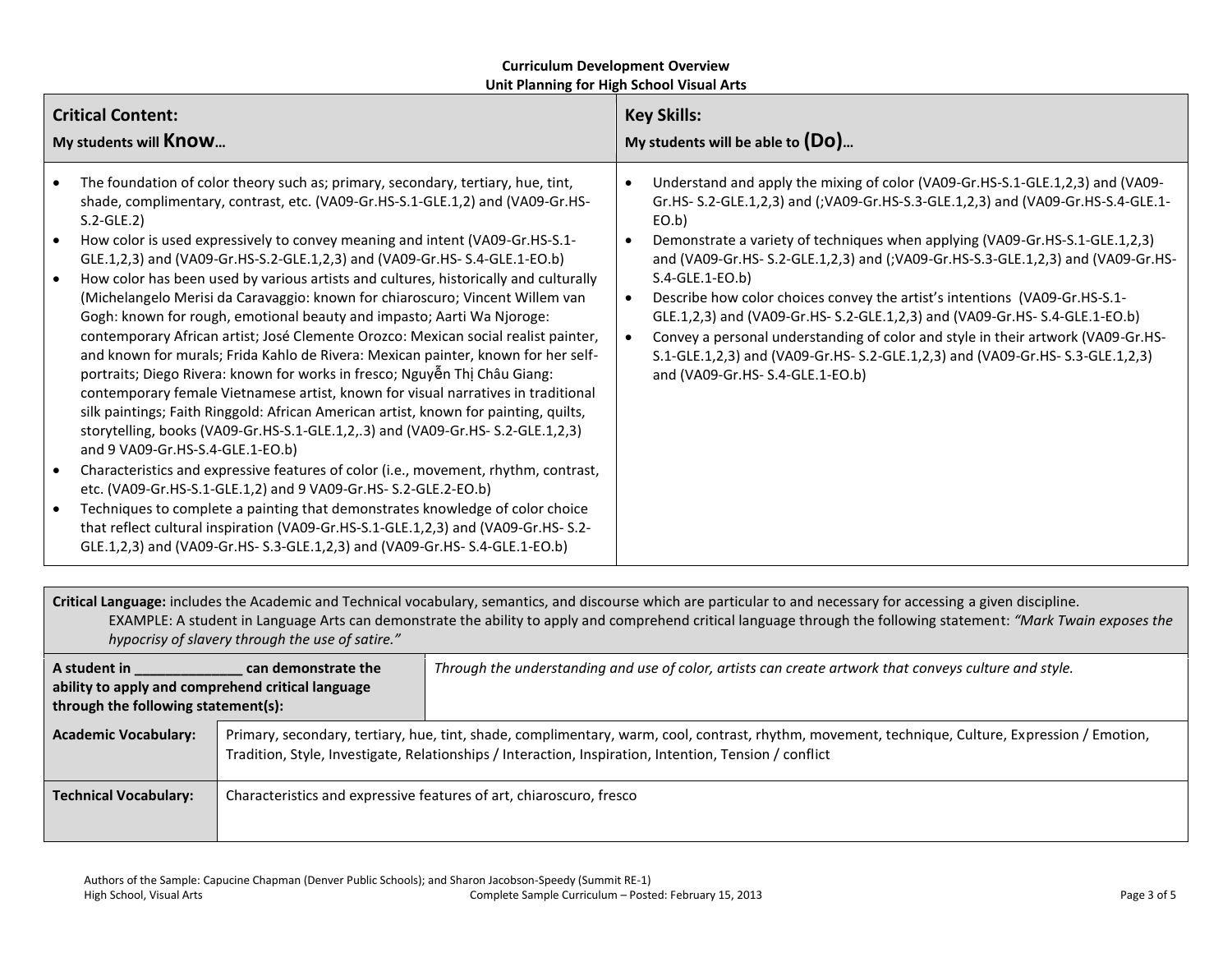| <b>Unit Title</b>                                                                                                      | Abstraction as Interpretation                                                                                                                                                                                                                                                                                                                                                                        |                                                                                          | <b>Length of Unit</b>                                                                                                                                                                                                                                                        | <b>Instructor Choice</b> |
|------------------------------------------------------------------------------------------------------------------------|------------------------------------------------------------------------------------------------------------------------------------------------------------------------------------------------------------------------------------------------------------------------------------------------------------------------------------------------------------------------------------------------------|------------------------------------------------------------------------------------------|------------------------------------------------------------------------------------------------------------------------------------------------------------------------------------------------------------------------------------------------------------------------------|--------------------------|
| <b>Focusing Lens(es)</b>                                                                                               | Choices                                                                                                                                                                                                                                                                                                                                                                                              | <b>Standards and Grade</b><br><b>Level Expectations</b><br><b>Addressed in this Unit</b> | VA09-GR.HS-S.1-GLE.1, VA09-GR.HS-S.1-GLE.2, VA09-GR.HS-S.1-GLE.3<br>VA09-GR.HS-S.2-GLE.1, VA09-GR.HS-S.2-GLE.2, VA09-GR.HS-S.2-GLE.3<br>VA09-GR.HS-S.3-GLE.1, VA09-GR.HS-S.3-GLE.2, VA09-GR.HS-S.3-GLE.3<br>VA09-GR.HS-S.4-GLE.1, VA09-GR.HS-S.4-GLE.2, VA09-GR.HS-S.4-GLE.3 |                          |
| <b>Inquiry Questions</b><br>(Engaging-<br>Debatable):                                                                  | What does transformation have to do with Abstract Art? (VA09-Gr.HS-S.1-GLE.1,2,3) and (VA09-Gr.HS-S.2-GLE.3) and (VA09-Gr.HS-S.4-GLE.1-EO.a,b)<br>How does abstraction affect how a viewer might react to a work of work?<br>Would something (idea, place, or portrait) be better interpreted abstractly rather than realistically? Why?<br>Why has Abstract Art developed through time and culture? |                                                                                          |                                                                                                                                                                                                                                                                              |                          |
| <b>Unit Strands</b>                                                                                                    | Comprehend/Reflect/Create/Transfer                                                                                                                                                                                                                                                                                                                                                                   |                                                                                          |                                                                                                                                                                                                                                                                              |                          |
| Proportion, Laws and Rules, Composition, Order and Space, Value, Style, Organic, Transformation, Intention<br>Concepts |                                                                                                                                                                                                                                                                                                                                                                                                      |                                                                                          |                                                                                                                                                                                                                                                                              |                          |

| <b>Generalizations</b><br>My students will Understand that                                                                                                                                                                   | <b>Factual</b>                                                                                                            | <b>Guiding Questions</b><br>Conceptual                                                                                                                                                                                                                                                                |
|------------------------------------------------------------------------------------------------------------------------------------------------------------------------------------------------------------------------------|---------------------------------------------------------------------------------------------------------------------------|-------------------------------------------------------------------------------------------------------------------------------------------------------------------------------------------------------------------------------------------------------------------------------------------------------|
| The laws and rules of visual art can influence or change<br>compositional choices. (VA09-Gr.HS-S.1-GLE.1,2,3) and 9<br>VA09-Gr.HS-S.2-GLE.1,2,3) and (VA09-Gr.HS-S.3-GLE.2,3)<br>and (VA09-Gr.HS- S.4-GLE.1,2,3)             | What is the Rule of Thirds?<br>How could the Rules of Thirds be changed to create an<br>abstracted form or shape?         | How would the composition of a painting change the<br>tension or dynamics of the artwork?<br>Should artwork evoke negative responses in a viewer?<br>Explain.                                                                                                                                         |
| The order of lines, forms and shapes determines<br>compositional design, creating meaning. (VA09-Gr.HS-S.1-<br>GLE.1,2,3) and 9 VA09-Gr.HS- S.2-GLE.1,2,3) and (VA09-<br>Gr.HS- S.3-GLE.2,3) and (VA09-Gr.HS- S.4-GLE.1,2,3) | What is the difference between shapes and forms?<br>What is the difference between realism and<br>abstraction?            | How do artists use realism as a basis to create abstracted<br>form or shape?<br>Why should an artist consider the size of shapes and<br>forms within a composition to convey intended<br>purpose?                                                                                                     |
| Organic composition is one of many styles artists employ<br>to express intent. (VA09-Gr.HS-S.1-GLE.1,2,3) and 9 VA09-<br>Gr.HS- S.2-GLE.1,2,3) and (VA09-Gr.HS- S.3-GLE.2,3) and<br>(VA09-Gr.HS-S.4-GLE.1,2,3)               | How is abstract art different than non-objective art?<br>How do abstract painters define space and form in their<br>work. | Should an artist's style evolve and transform--through<br>using the characteristic and expressive features of<br>art-over time? Explain.<br>Is abstraction, to present an interpretation of place,<br>space, identity or idea in art, an effect way to present<br>these ideas to the viewer? Explain. |